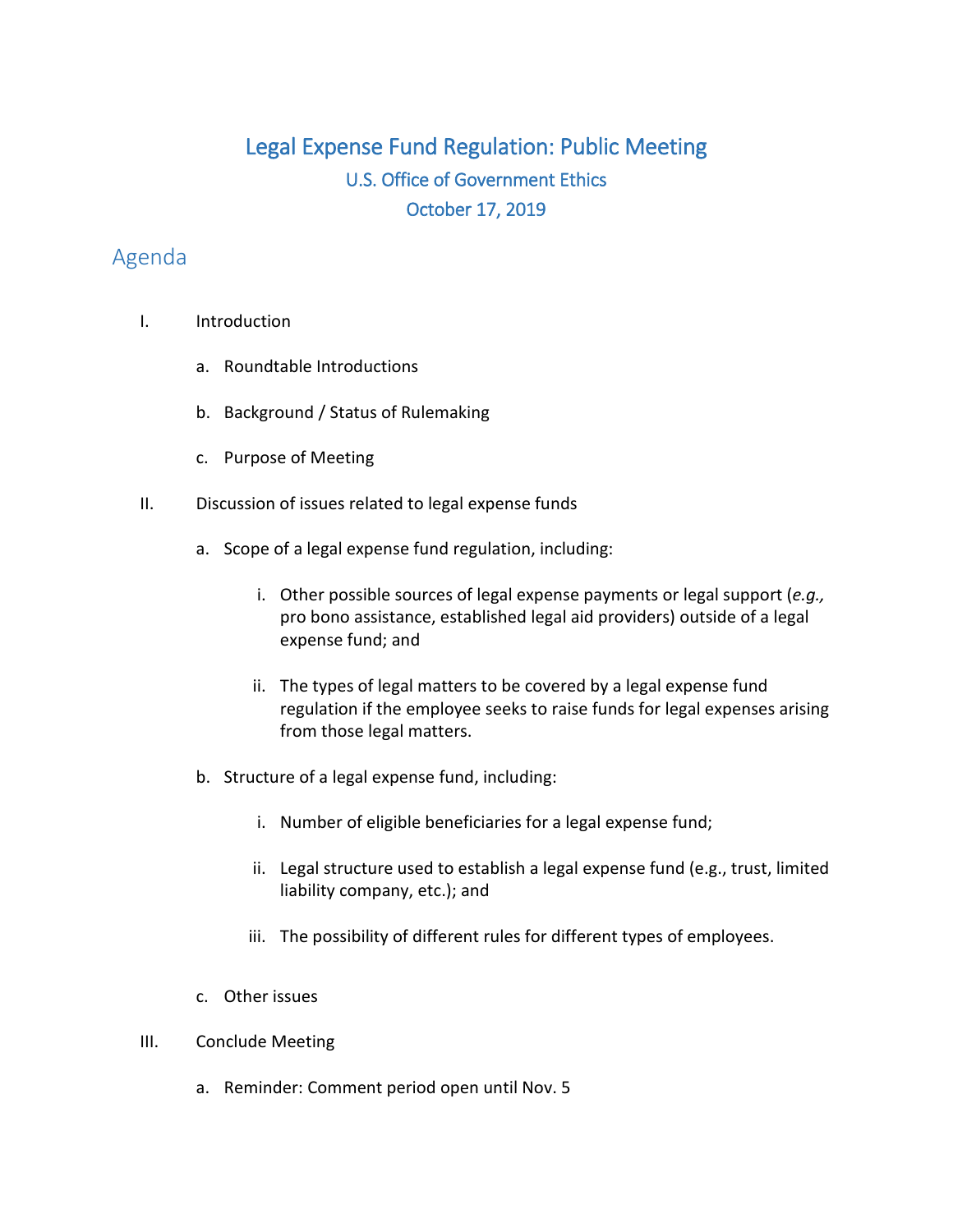## Attendees

Holman, Craig **Public Citizen** Marsco, Delaney Campaign Legal Center Canter, Virginia Citizens for Responsibility and Ethics in Washington (CREW) Snellen, Jeremy Department of the Navy Doyle, Ken **Bloomberg Government** Hermanowicz, Rebecca Department of Commerce Cox, Kerri Office of the Director of National Intelligence Lezra, Gabe CREW Ramseyer, Lily **CREW** Lerner, Meredith CREW